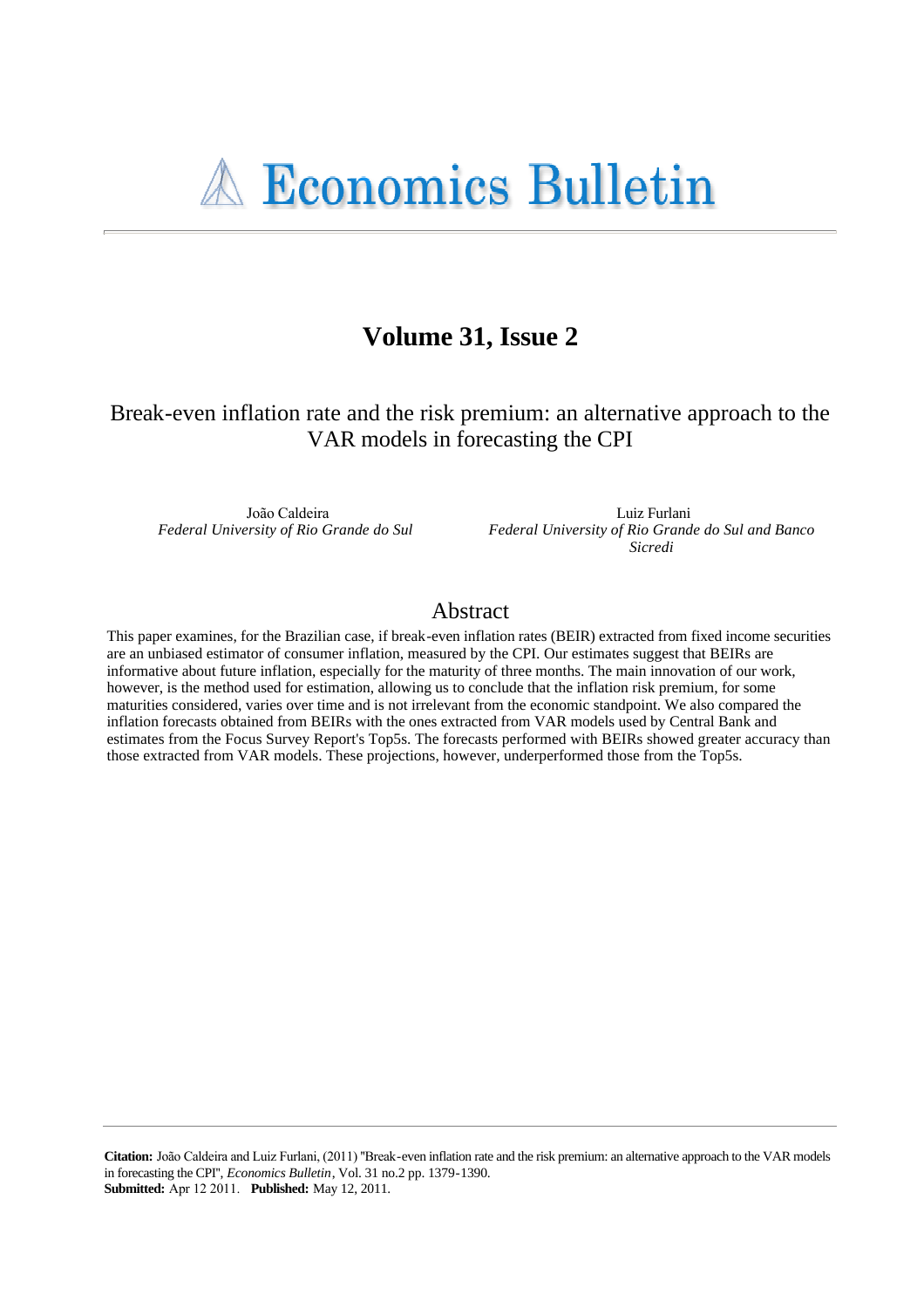#### **1. Introduction**

The anchoring of inflation expectations is critical to the conduct of monetary policy and price stability in the economy, especially for a Central Bank that follows an inflationtargeting regime. For this reason, monetary authorities around the world seek relentlessly reliable and appropriate indicators to monitor inflation expectations. Inflation-linked bonds are one of the most important real-time monitoring sources of future inflation expectations, according to officials from the European Central Bank and the Federal Reserve System, including current chairman of the Board of Governors, Ben Bernanke.

The use of the above mentioned bonds can be easily justified: given their forwardlooking characteristic, besides a risk premium, they incorporate investors' expectations about future inflation. Many studies investigated and supported the use of inflation-linked bonds to monitor inflation expectations. Among others, we can cite Hetzel (1992), Breedon (1995), Campbell and Shiller (1996), Deacon and Andrews (1996), Barr and Campbell (1997), Kitamura (1997), Evans (1998), Emmons (2000), Jarrow and Yildirim (2003), Bernanke (2004), Buraschi and Jiltsov (2005), Hordahl et al. (2005), Liu and Cheng (2005), D'Amico et al. (2006), Ang et al. (2007), Garcia and van Rixtel (2007), Haubrich et al. (2008) and Grishenko and Huang (2010).

 For Brazil, Vincent and Guillen (2010) analyze whether inflation-linked bonds contain information about future inflation. To do so, they consider a series of regressions between realized inflation, break-even inflation rate (BEIR) – i.e., the spread between real and nominal yields –, as well as a constant term. They find out that BEIR is informative and an unbiased estimator for inflation at 3 and 6 months horizons. The BEIR is also informative when considered maturities of 24 and 30 months, however, has no explanatory power for 12 and 18 months. According to the authors, the lack of explanatory power for intermediate horizons can be explained, among other factors, by the higher reward required by investors to hold those bonds.

This reward – i.e., risk premium –, according to Garcia and van Rixtel  $(2007)$ , is basically due to two factors: the first is associated to a compensation for uncertainty about future inflation, especially in bonds with longer maturities, while the second refers to a compensation for liquidity. This means that there is a compensation for the incurred risk and that this compensation, not necessarily, is constant over time, as assumed and Vicente and Guillen (2010).

Without those restrictive assumptions imposed by Vicente and Guillen (2010), the present paper examines, for the Brazilian case, if break-even inflation rates extracted from fixed income securities is an unbiased estimator of consumer inflation rates. To accomplish this primary objective, we allow the risk premium and the explanatory power of the BEIR to vary over time. This paper also evaluates the predictive power of the BEIR against other measures of inflation expectations, such as those extracted from VAR models used by the Central Bank of Brazil and estimates from the Focus Survey Report's Top5s.

The remainder of this paper is organized as follows: section 2 presents the econometric model used to meet the main objective of this study; section 3 offers details about the data used and the treatment given to them; section 4 presents the estimation results; in section 5, we evaluate the predictive power of the BEIR against the inflation expectations extracted from the VAR models and the Focus Survey Report; and, finally, section 6 concludes.

# **2. The Model**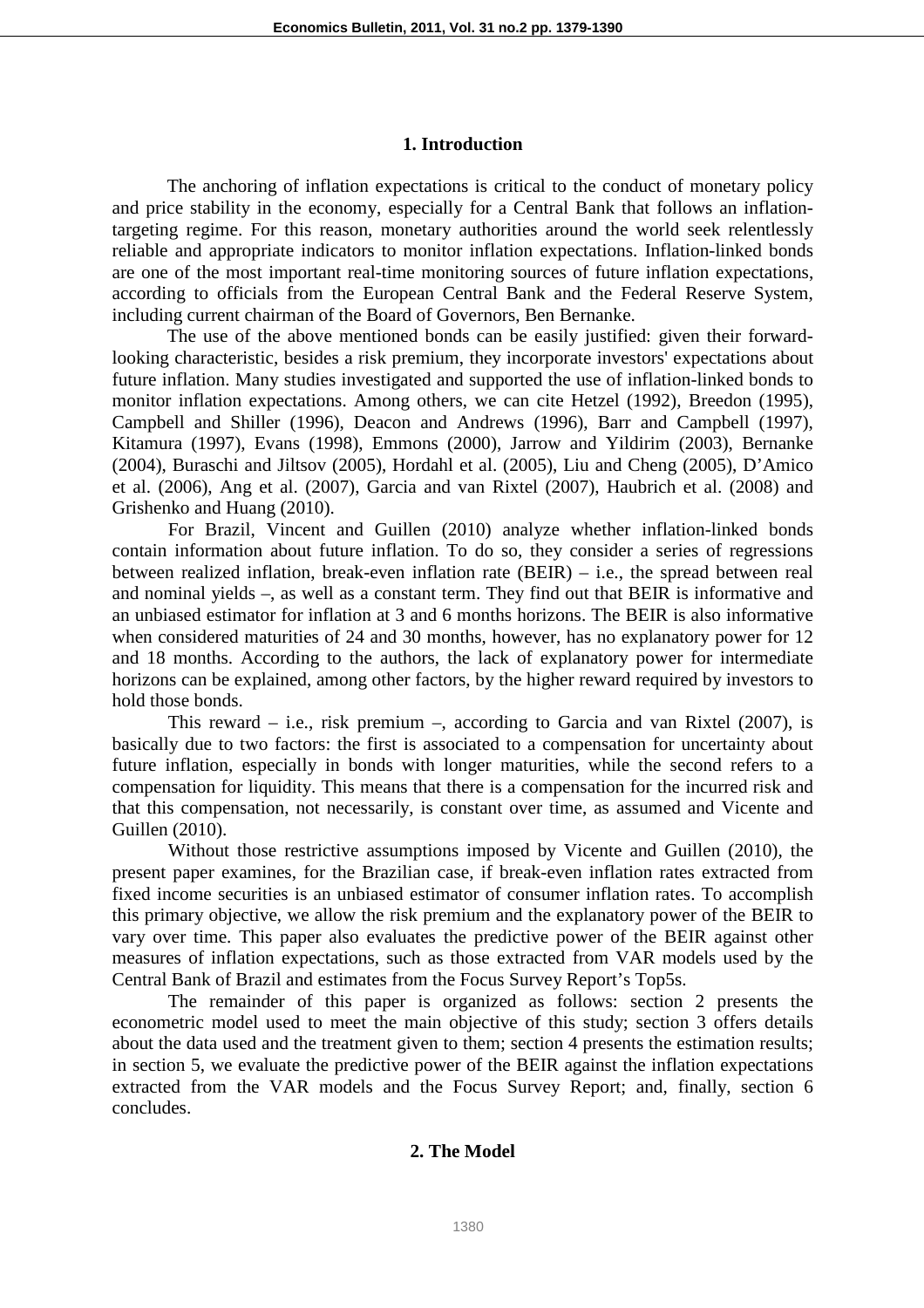The model we use to assess whether break-even inflation rates are informative about future inflation is similar to the one proposed by Vicente and Guillen (2010). Let  $y_t^N(\tau)$  and  $y_t^R(\tau)$  be, respectively, continuously compounded real and nominal yields at time t to maturity  $\tau$ . The BEIR is defined as the spread between nominal and real yields, given by:

$$
i_t(\tau) = y_t^N(\tau) - y_t^R(\tau) \tag{1}
$$

The annual rate of change in consumer prices between two periods  $-$  i.e., the inflation rate observed in that period –, t and  $t + \tau$ , for example, is given by  $h_t(\tau)$ :

$$
h_{i}(\tau) = \frac{1}{\tau} \sum_{j=t}^{t+\tau-1} h_{j}(\tau)
$$
 (2)

The information content of the BEIR can be assessed, according to Vicente and Guillen (2010), by estimating the following equation:

$$
h_t(\tau) = c_1^{\tau} + c_2^{\tau} i_t(\tau) + \varepsilon_t
$$
\n(3)

If  $c_2^r$  is nonzero, the BEIR contains information about future inflation. Furthermore, if  $c_2^r$  is equal to one and  $c_1^r$  is zero, the BEIR is an unbiased estimator of the future inflation. Intuitively, it is easy to verify this relationship. To do so, we simply rewrite the equation (3) for future inflation: the spread between nominal and real yields will be equal to the expected future inflation plus a compensation for the incurred risk.

However, as mentioned earlier, we wish to estimate (3) without imposing any restrictions on the risk premium, since there is evidence that it might not be constant over time, as suggested by Grishchenko and Huang (2010). The coefficient associated with the BEIR is not necessarily constant over time as well and, thus, we also allow it to be timevarying. To do so, we have to estimate the following system:

$$
h_t(\tau) = c_{1,t}^{\tau} + c_{2,t}^{\tau} i_t(\tau) + \varepsilon_t
$$
  
\n
$$
c_{1,t}^{\tau} = c_{1,t-1}^{\tau} + \eta_t
$$
  
\n
$$
c_{2,t}^{\tau} = c_{2,t-1}^{\tau} + \zeta_t
$$
\n(4)

The system described in (4) will be estimated by the Kalman Filter, so it must be rewritten in a state space representation. The measurement equation (5), relates the vector of observations with the state vector, the explanatory variable and the measurement error, while the transition equation (6) describes the dynamics of the state variables, in the form of a firstorder difference equation in the state vector:

$$
\begin{bmatrix}\n\boldsymbol{\eta}_t(\tau)\n\end{bmatrix} = \begin{bmatrix}\nc_{1,t}^{\tau} & c_{2,t}^{\tau}\n\end{bmatrix} \begin{bmatrix}\n1 \\
i_t(\tau)\n\end{bmatrix} + [\varepsilon_t] \tag{5}
$$
\n
$$
\begin{bmatrix}\nc_{1,t}^{\tau} \\
c_{2,t}^{\tau}\n\end{bmatrix} = \begin{bmatrix}\n1 & 0 \\
0 & 1\n\end{bmatrix} \begin{bmatrix}\nc_{1,t-1}^{\tau} \\
c_{2,t-1}^{\tau}\n\end{bmatrix} + \begin{bmatrix}\n\eta_t \\
\zeta_t\n\end{bmatrix} \tag{6}
$$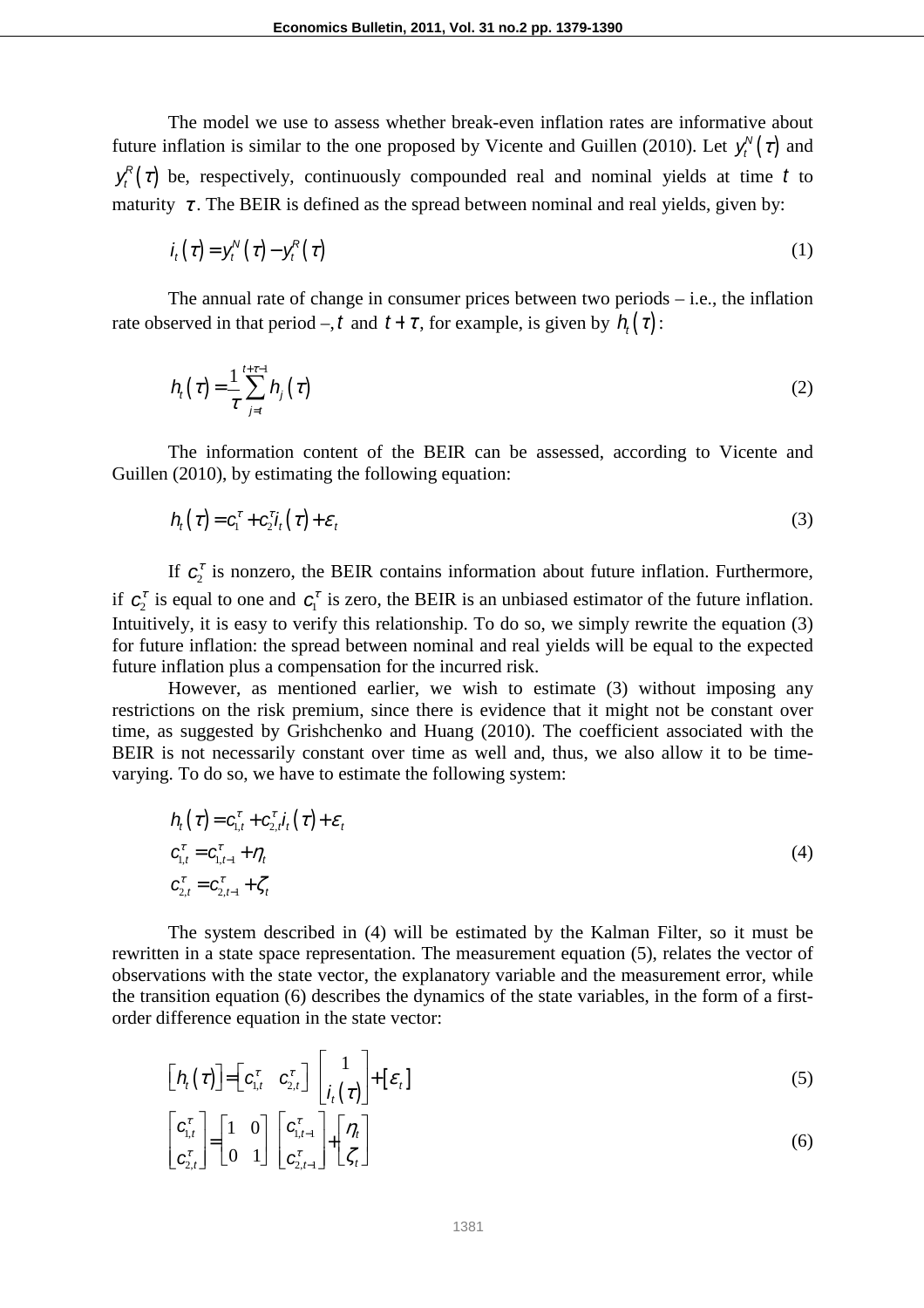Concisely, the objective of the Kalman filter is to recursively obtain the conditional distribution of the states, given the model and the data. Considering that the variances of the innovations are not directly observable, the procedure starts in its estimation. First, through a numerical procedure that guarantees positivity, the variances of the innovations are estimated by maximum likelihood. In addition to the variances of innovations, we also get the vector of filtered states and its covariance matrix. To obtain the smoothed state vector and the associated covariance matrix, we apply the Kalman filter backwards, finishing the estimation procedure.

# **3. The Data**

The database we used consists of monthly series of nominal and real yields for the period of January 2005 to January 2010, extracted from the ANBIMA website – the Brazilian Association of Investment Banks and Financial Market Institutions. The term structure of nominal interest rates is extracted from the yields of NTN-Fs and LTNs, issued by the National Treasury. The face value of an NTN-F is R\$ 1,000.00, with a semiannual coupon payment of R\$ 48.81. The LTN is a zero-coupon bond with face value of R\$ 1,000.00. We use the model of Svensson (1994) to adjust the yield curve for the desired maturities.

The term structure of real interest rates is also built using the model of Svensson (1994). However, the curve is adjusted using NTN-Bs – the main class of inflation-linked bonds issued by the National Treasury. The yield of an NTN-B is determined by the IPCA, the consumer price index adopted in the inflation-targeting regime by the Central Bank of Brazil. It is worthy noticing that NTN-Bs do not have the problem of indexation lag, as in the TIPS market, since interest is paid based on the current level of the IPCA, available with a lag not greater than 15 days. Although the NTN-Bs are issued since 2001, we began our database in January 2005, to avoid liquidity problems.

The estimation of the term structure of zero-coupon inflation-indexed bonds and corresponding BEIRs to Brazil present two main advantages in comparison with the measures discussed earlier in this article. First, it allows the estimation of a time series of real interest rates and BEIRs with fixed maturities, which is particularly useful when analyzing their evolution over a relatively long period of time. And second, the calculation of equivalent zero-coupon yields allows us to avoid potential distortions related to different durations in the securities used to compute the BEIRs. Such distortions are related to differences in the cash flow structures of inflation-linked bonds and nominal bonds.

Nonetheless, the estimation of term structures for Brazil requires the solution of some technical problems related to the small number of available inflation-indexed bonds, particularly for shorter maturities. Despite the significant market growth of inflation-linked bonds in recent years, there are still some limitations in this regard. As mentioned previously, to estimate comparable term structures of nominal and real yields to the Brazilian market, we use the parametric approach proposed by Svensson (1994). This method assumes that the zero-coupon yield to maturity  $\tau$ ,  $\gamma(\tau)$ , is specified by the following functional form:

$$
y(\tau) = \beta_1 + \beta_2 \left( \frac{1 - e^{\lambda_1 \tau}}{e^{\lambda_1 \tau}} \right) + \beta_3 \left( \frac{1 - e^{\lambda_1 \tau}}{e^{\lambda_1 \tau}} - e^{\lambda_1 \tau} \right) + \beta_4 \left( \frac{1 - e^{\lambda_2 \tau}}{e^{\lambda_2 \tau}} - e^{\lambda_2 \tau} \right)
$$
(7)

The parameters  $\beta_1$ ,  $\beta_2$ ,  $\beta_3$ ,  $\beta_4$  and  $\lambda$  can be estimated by minimizing the difference between bond prices implied by the functional form and observed bond prices. This methodology is applied to the estimation of comparable nominal and real yield curves, generating BEIRs with fixed maturities.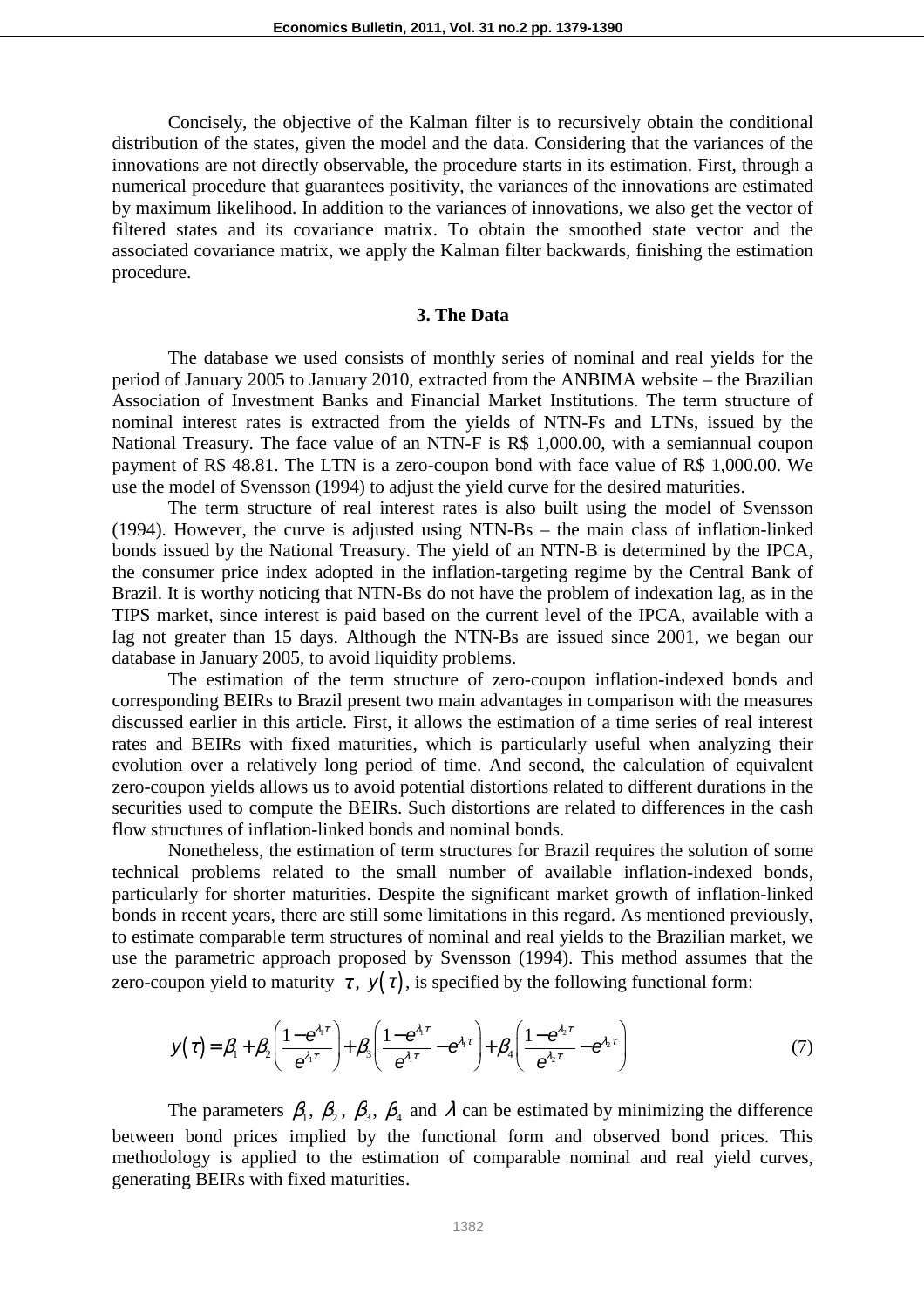The Brazilian market for inflation-linked bonds is one of the largest worldwide, with over US\$ 200 billion in NTN-Bs in circulation. The average maturity of NTN-Bs is approximately six years. The Brazilian market for fixed income securities is also significant. The LTNs and NTN-Fs have around US\$ 155 billion and US\$ 126 billion in circulation, with average maturities of 12 months and 30 months respectively.

| Maturities (Months) | Mean  | <b>Standard</b><br>Deviation | Max.   | Min.     | Asymmetry | Kurtosis | Jarque-Bera Correlation |         | ACF <sub>1</sub> |
|---------------------|-------|------------------------------|--------|----------|-----------|----------|-------------------------|---------|------------------|
| 3                   | 4.96% | 1.25%                        | 10.39% | 3.20%    | 2.07      | 3.31     | 5.13                    | 0.32    | 0.67             |
| 6                   | 5.06% | 1.64%                        | 11.67% | 2.68%    | 2.17      | 5.23     | 23.21                   | 0.30    | 0.76             |
| 9                   | 4.92% | 1.54%                        | 10.92% | 2.93%    | 2.06      | 4.81     | 22.49                   | 0.35    | 0.78             |
| 12                  | 4.80% | 1.38%                        | 10.12% | 3.20%    | 2.03      | 5.17     | 32.58                   | 0.36    | 0.79             |
| 15                  | 4.75% | 1.26%                        | 9.48%  | 3.23%    | 1.92      | 5.37     | 30.05                   | 0.37    | 0.79             |
| 18                  | 4.76% | 1.19%                        | 9.01%  | 3.22%    | 1.77      | 5.27     | 27.52                   | 0.37    | 0.80             |
| 24                  | 4.87% | 1.12%                        | 8.38%  | 3.25%    | 1.38      | 4.42     | 20.31                   | 0.36    | 0.80             |
| 30                  | 4.95% | 1.14%                        | 8.00%  | 3.32%    | 1.12      | 3.90     | 9.72                    | 0.35    | 0.84             |
| 36                  | 5.00% | 1.20%                        | 7.78%  | 3.39%    | 1.00      | 3.73     | 6.37                    | 0.31    | 0.85             |
| <b>CPI</b>          | 4.89% | 2.77%                        | 10.95% | $-2.49%$ | 0.01      | 2.97     | 0.04                    | 1.00    | 0.55             |
| Level               | 6.83% | 1.17%                        | 9.76%  | 5.50%    | 1.20      | 4.39     | 17.11                   | $-0.04$ | 0.90             |
| Slope               | 0.17% | 3.27%                        | 9.69%  | $-6.82%$ | 0.10      | 3.16     | 0.45                    | 0.12    | 0.43             |

**Table 1 – Descriptive Statistics** 

Table 1 presents some descriptive statistics of the BEIRs and the IPCA – henceforth, for simplicity, CPI. The average CPI for all horizons is about 4.9%. Both BEIRs and inflation are leptokurtic, with positive asymmetry, i.e., long tails on the right. The Jarque-Bera statistic indicates that BEIR for 3 months horizon and the CPI appear to be normally distributed. This is an indication of the predictive power of the BEIR for short horizons. This evidence is confirmed in the empirical exercise conducted in section 4. The correlation coefficients between realized inflation and BEIRs are positive for all analyzed horizons.

The autocorrelation coefficients with one-month lag indicate high persistence of BEIRs for all maturities, with all the autoregressive coefficients above 0.65. In the last two lines of table 1, we present the descriptive statistics of the level and slope of the estimated term structure for the BEIRs. The average level is 6.83%, showing high persistence. The slope factor has positive average, with autoregressive coefficient of 0.43.

Figure 1 depicts the evolution of the BEIRs and inflation over time, for the period of January 2005 to January 2011. It is important to note that the term structure of the BEIRs is almost always positively sloped. However, the BEIRs and the CPI do not exhibit any trend.





## **4. Estimation and Results**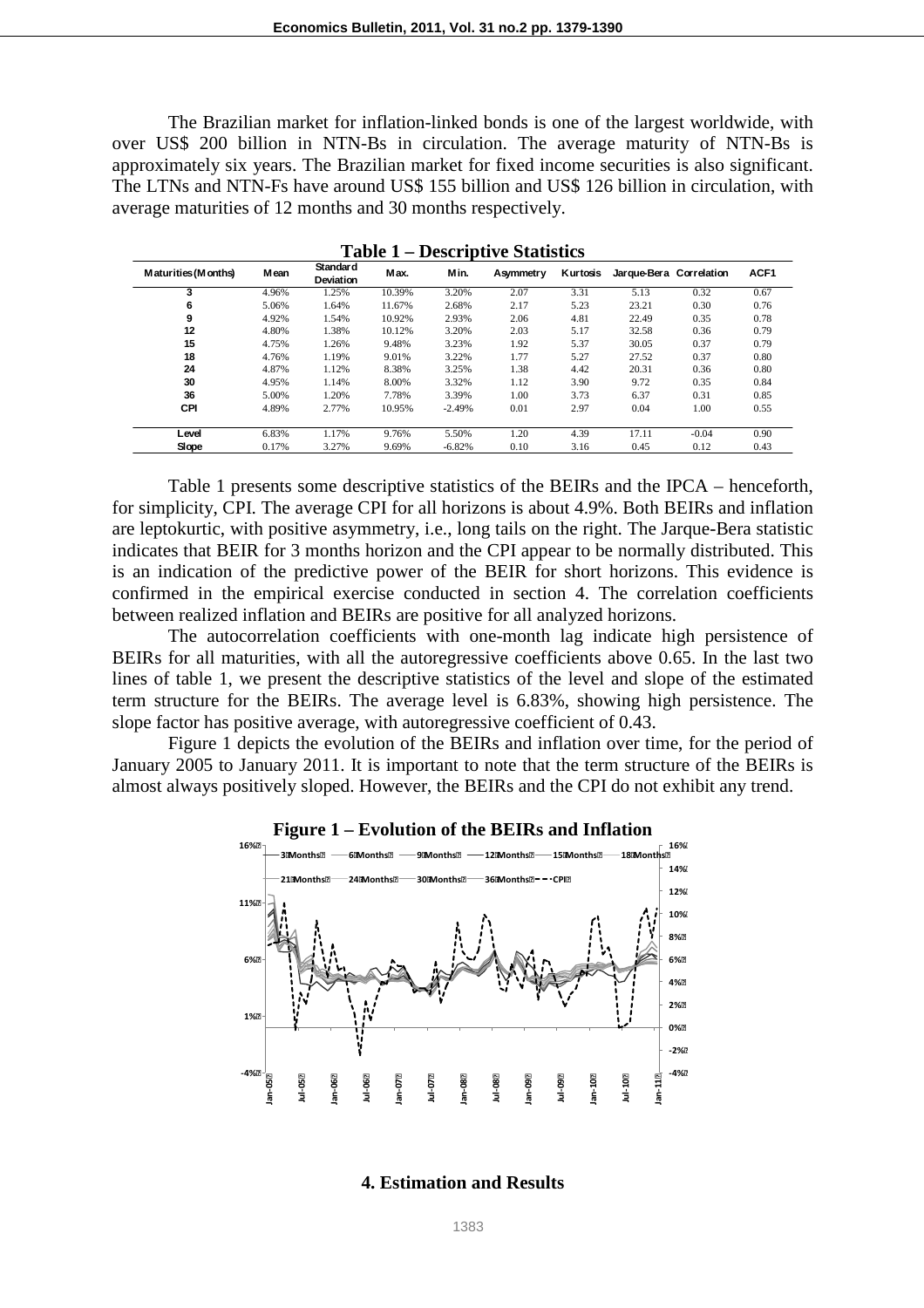After estimating the comparable nominal and real yield curves with fixed maturities, using the model of Svensson (1994) and methodology described in the previous section, the BEIRs were computed and the system represented by the equations in (4) estimated. The system has been estimated by the Kalman filter to allow its coefficients to vary over time and, thus, not impose any restrictions on the risk premium and the coefficient associated with the BEIRs. As a robustness test of the results, we have also estimated a version of the system in equations (4) without time-varying coefficients, given by equation (3), by ordinary least squares.

| State Space - Kalman Filter |            |            |            |                        |            |             |             |             |             |  |
|-----------------------------|------------|------------|------------|------------------------|------------|-------------|-------------|-------------|-------------|--|
|                             | 3          | 6          | 9          | 12                     | 15         | 18          | 24          | 30          | 36          |  |
| c1                          | $0.0341**$ | $0.0380**$ | $0.0414**$ | $0.0363**$             | $0.0546**$ | $0.0522**$  | $0.0532**$  | $0.0519**$  | $0.0535**$  |  |
| c2                          | $0.6331**$ | $0.2002**$ | $0.1561**$ | 0.2665                 | 0.0344     | $-0.0161**$ | $-0.0468**$ | $-0.0396**$ | $-0.0568**$ |  |
|                             |            |            |            | Ordinary Least Squares |            |             |             |             |             |  |
|                             | 3          | 6          | 9          | 12                     | 15         | 18          | 24          | 30          | 36          |  |
| c1                          | $0.0203**$ | $0.0356**$ | $0.0384**$ | $0.0402**$             | $0.0465**$ | $0.0531**$  | $0.0590**$  | $0.0616**$  | $0.0584**$  |  |
|                             |            |            |            |                        |            |             |             |             |             |  |

\* and \*\* denote significance at 5% and 1%, respectively.

Table 2 shows the estimated coefficients by the Kalman filter, in the smoothed final state, and by ordinary least squares. Overall, the results are similar for all maturities, both in magnitude of the estimated coefficients, as in statistical significance of these coefficients. Considering the results obtained by the estimation of state space representation, the coefficients associated with the BEIRs proved to be positive and statistically significant for 3, 6 and 9 months. This means that, for these maturities, BEIR brings relevant information about future inflation.

For 12 and 15 months, the coefficients associated with the BEIR are not statistically significant, while for 18, 24, 30 and 36 months, the coefficients, though significant, are negative. This negative relationship for longer maturities, according to Vincent and Guillen (2010), implies that the expectations hypothesis does not apply in the long term and, thus, equation (3) may not be adequate to explain the relationship between inflation and BEIR. One possible solution to this problem, according to the authors, would be to relax the assumption of constant risk premium. The relaxation of this hypothesis has been considered in the system described in (4), estimated by the Kalman filter, and yet, the coefficients associated with the BEIRs remained negative for 18, 24, 30 and 36 months. This means that the relationship between inflation and BEIR can be highly complex.

The constant term, representing the compensation for the incurred risk, is statistically different from zero – though very close to that value – for all maturities. It is noteworthy, however, that, when estimated by the Kalman filter, the system in (4) generated time-varying risk premium for some maturities, such as 15, 18, 24, 30 and 36 months.

#### **Figure 2 – Risk Premium, Smoothed States**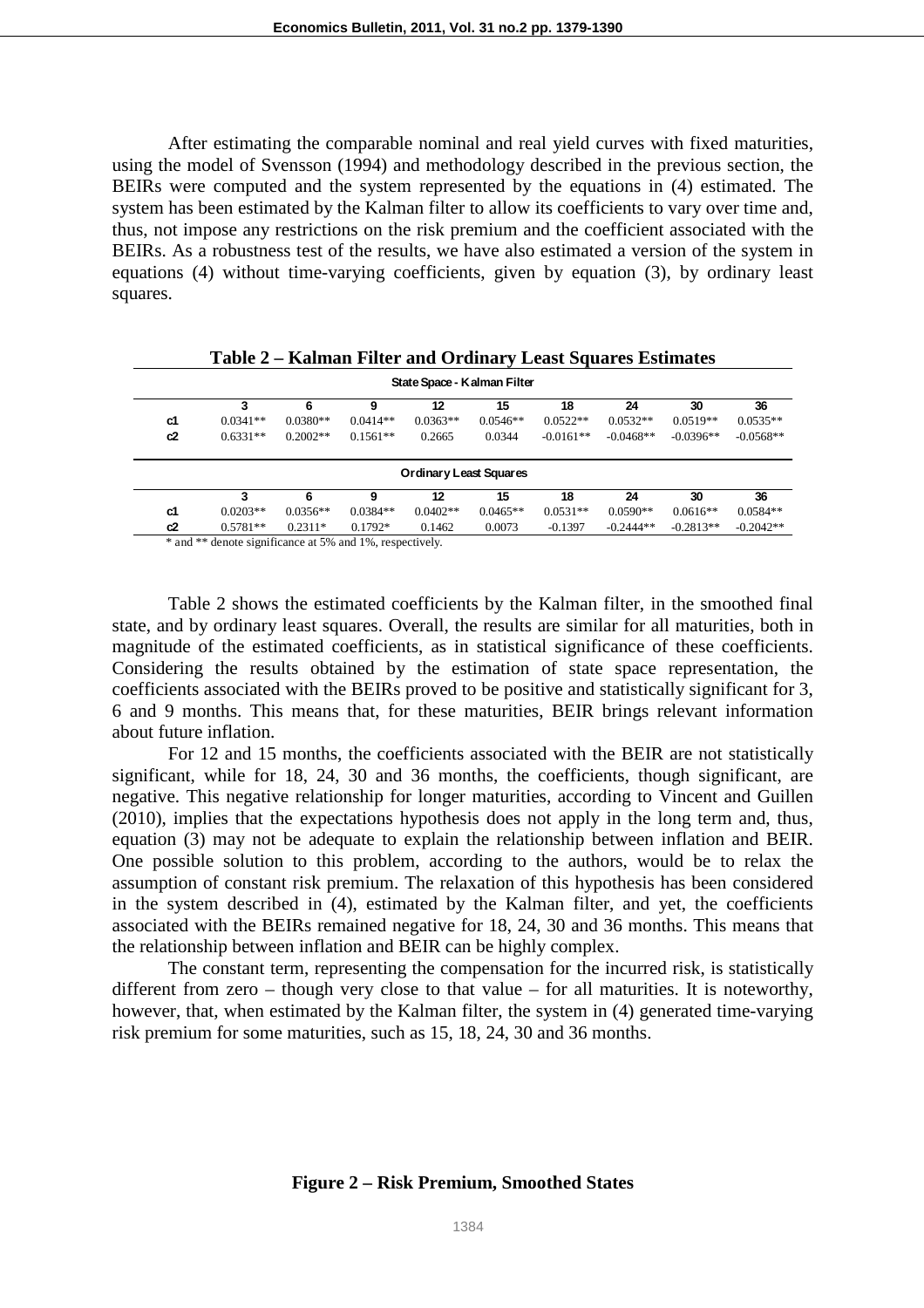

Since, for almost all maturities, the BEIR carries information about future inflation, it becomes interesting to assess whether it can be considered an unbiased estimator for inflation. For this to be true, it is necessary that, jointly,  $c_1^r = 0$  and  $c_2^r = 1$ . We performed, then, a F-test to assess the validity of this hypothesis for each of the maturities considered.

| <b>F-Statistics</b> |                                       |   |   |    |        |        |        |        |        |  |
|---------------------|---------------------------------------|---|---|----|--------|--------|--------|--------|--------|--|
|                     | 3                                     | 6 | 9 | 12 | 15     | 18     | 24     | 30     | 36     |  |
| $c1=0$<br>$c2=1$    | $0.1230**$ $0.0000$ $0.0000$ $0.0000$ |   |   |    | 0.0000 | 0.0000 | 0.0000 | 0.0000 | 0.0000 |  |

\* and \*\* denote significance at 5% and 1%, respectively.

According to Table 3, we can conclude that the BEIR is an unbiased estimator for inflation only for the maturity of three months. For other maturities  $-6$ , 9, 12, 15, 18, 24, 30 and 36 months – when the BEIR bring relevant information about inflation, it does in a biased fashion.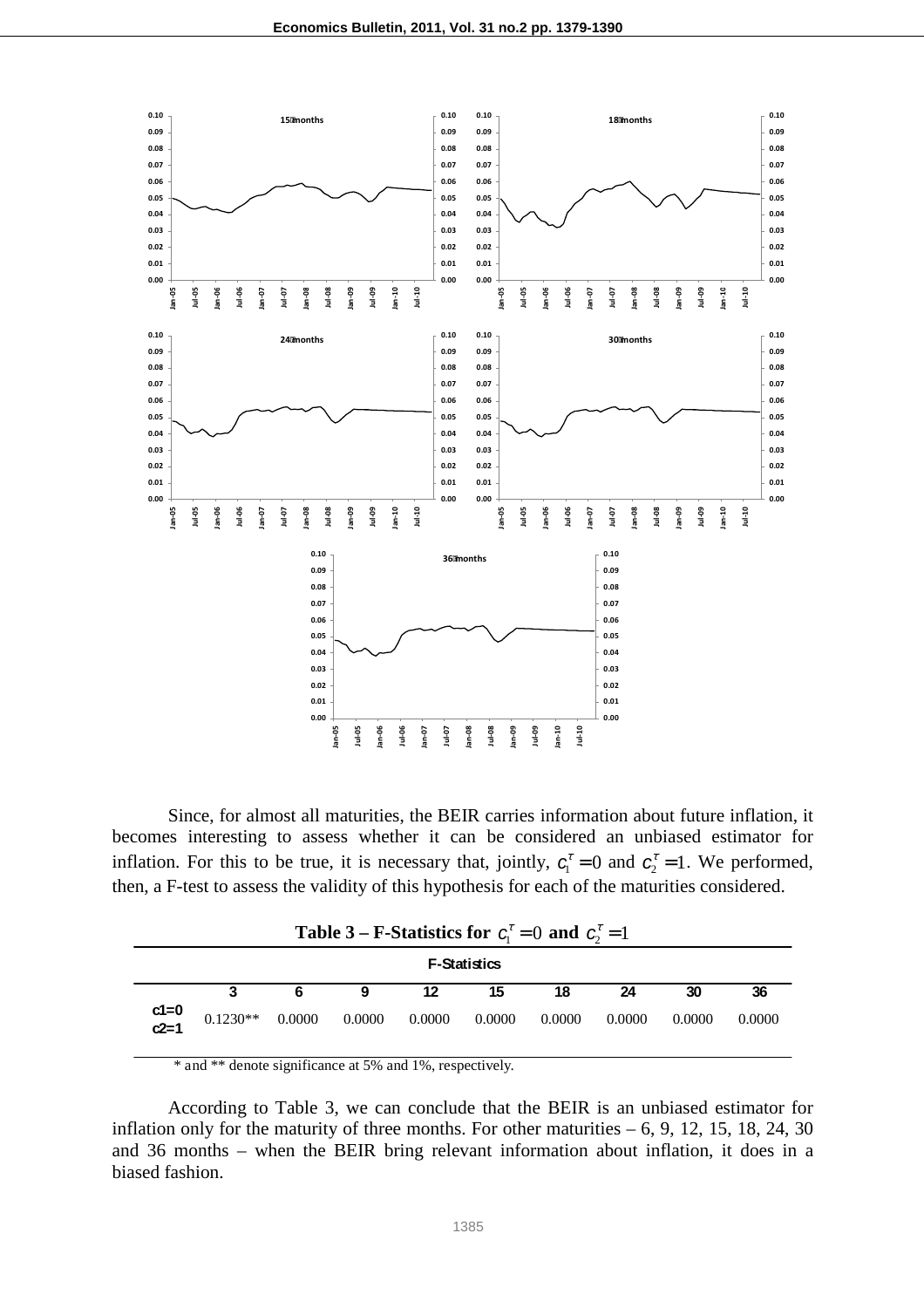#### **5. The Predictive Power of the BEIR**

We showed in the previous section that the BEIR bring relevant information about future inflation and that it may be considered an unbiased estimator of inflation for the maturity of three months. The natural extension of this result is exactly the secondary objective of this study: to determine the predictive power of the BEIR against other measures of inflation expectations, such as those extracted from Focus Survey Report and the VAR models of the Central Bank of Brazil.

The choice of inflation expectations extracted from the Focus Survey Report can be easily justified by its availability, since it is a free access publication, coverage, since it presents expectations from about 90 banks and non-financial businesses, and weekly publication, with the results of research conducted daily. Specifically for the purpose of our work, we considered the median expectation for the CPI, extracted from the Top5 institutions. The Top5s are the five best forecasting institutions among the participants of the Focus Survey Report. The choice of institutions in the medium-term rank rather than in the short-term rank is due to the forecast horizon considered for classification. The short-term rank considerers only one-month ahead forecasts, while the medium-term rank considers four-months ahead forecasts. This means that the institutions ranked in the medium-term Top5s have developed more robust models for longer time horizons.

 The use of VAR models for the exercise proposed in this section can also be easily justified: the Central Bank of Brazil, as well as many of its international peers, uses VAR models for analysis and inflation-forecasting. In the case of the Brazilian monetary authority, VAR models were introduced to the analysis process after the implementation of the inflation-targeting regime, in June 1999. These models were reviewed over the past years, still constituting an important part of the decision-making process of the Monetary Policy Committee of the Central Bank of Brazil. In addition, VAR models impose few restrictions on the structure of the economy. We have to choose, basically, the variables to be used and the lags, all the rest is determined by the model. This is a desirable feature in the kind of exercise we proposed in this section, since it reduces the degree of subjectivity in the analysis.

The VAR models of the Central Bank of Brazil are divided, essentially, into two major groups: models with economic fundamentals and purely statistical models. Because they do not have economic restrictions – in the short or long-term – the purely statistical VAR models were not considered in our analysis. Among the models with economic fundamentals, only those on a monthly basis were considered, to allow comparison with the predictions of the BEIRs, and were estimated in a traditional, non-Bayesian, fashion. Therefore, we have estimated only three VAR models:

| M odel         | <b>Endogenous Variables</b>                                                                   | Seasonally<br>Aiusted | Lags |
|----------------|-----------------------------------------------------------------------------------------------|-----------------------|------|
| <b>VARI</b>    | Inflation, Exchange Rate and Real Interest Rate                                               | Yes                   |      |
| VAR II         | Inflation, Exchange Rate, Nominal Interest Rate, Industrial Production and Monetary Aggregate | Yes                   |      |
| <b>VAR III</b> | Inflation, Exchange Rate and Industrial Production                                            | No                    |      |

| Table 4 – The VAR Models of the Central Bank of Brazil |  |  |  |  |  |  |  |
|--------------------------------------------------------|--|--|--|--|--|--|--|
|--------------------------------------------------------|--|--|--|--|--|--|--|

In the estimation of the VAR models, we used the CPI for inflation, unlike the Central Bank, that estimates market and monitored prices separately. The purpose of this amendment is to avoid introducing subjectivity in the analysis. In addition to the CPI, we used: the BRL/USD exchange rate (PTAX), end of period; the Selic rate (% p.a.), as nominal interest rate; the inflation measured by the IGP-DI – a Brazilian general price index –, deducted from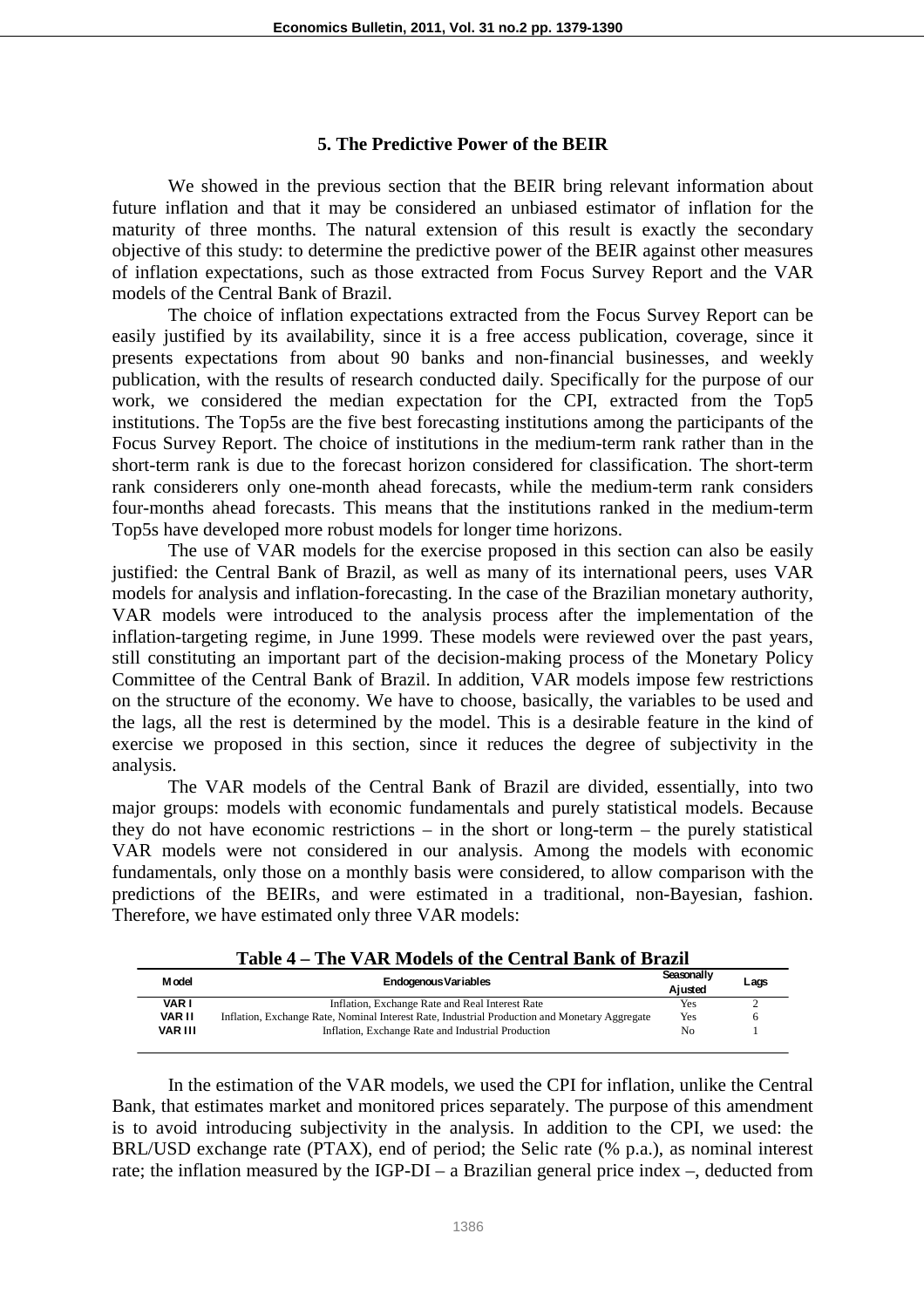the Selic rate (% p.a.) as real interest rate; industrial production seasonally adjusted; and, finally, M1 as the monetary aggregate. The exercise considered, as well, the average of forecasts from the VAR models. The comparison of the forecast errors for different maturities and models is presented in the following table:

| Mean Square Error (Square Root) |      |      |      |      |                          |      |      |      |      |  |  |
|---------------------------------|------|------|------|------|--------------------------|------|------|------|------|--|--|
|                                 |      | 6    | 9    | 12   | 15                       | 18   | 24   | 30   | 36   |  |  |
| <b>BEIR</b>                     | 2.18 | 1.93 | 1.66 | 1.51 | 1.54                     | 1.55 | 1.50 | 1.50 | 1.46 |  |  |
| <b>VARI</b>                     | 3.56 | 3.17 | 3.22 | 3.32 | 3.43                     | 3.49 | 3.52 | 3.34 | 3.34 |  |  |
| <b>VAR II</b>                   | 4.08 | 3.93 | 3.32 | 2.96 | 2.88                     | 2.91 | 3.08 | 3.42 | 3.54 |  |  |
| <b>VAR III</b>                  | 2.85 | 2.97 | 2.96 | 3.02 | 3.19                     | 3.34 | 3.37 | 3.44 | 3.51 |  |  |
| Average VARs                    | 2.74 | 2.73 | 2.58 | 2.55 | 2.58                     | 2.58 | 2.48 | 2.35 | 2.29 |  |  |
| Top5s                           | 1.97 | 1.44 | 1.26 | 1.23 | $\overline{\phantom{0}}$ |      |      |      |      |  |  |

**Table 5 – Prediction Errors**

From Table 5, we conclude that the medium-term Top5s present the lowest inflation forecasting error. The predictions from the Top5s, for most of the sample, were performed only for 12 months ahead – because of a limitation in the expectation`s system of the Central Bank of Brazil –, limiting the comparison to the maturities of 15, 18, 24, 30 and 36 months. For these maturities, the BEIRs show greater accuracy than the VAR models. The best result for the VAR models was generated by the average of VAR I, VAR II and VAR III forecasts.

This is an important result, because it suggests that the BEIRs outperform the VAR models considered – individually or their average – in inflation forecasting, measured by the CPI, at all maturities. The medium-term Top5s have the smallest forecasting errors, outperforming the projections generated by both the BEIRs and VAR models. This result, to some extent, was expected, since the Top5s use this and other VAR models, as well as more complex models, such as structural VAR models, structural macroeconomic models, among others.

# **6. Conclusion**

The present paper aimed to evaluate, for the Brazilian case, if break-even inflation rates bring relevant information about future inflation, without the restrictive assumptions commonly imposed by the literature. We proposed an innovative way to estimate this relationship, by the Kalman filter, to allow the risk premium and the explanatory power of the BEIR to vary over time.

Our estimations suggested that the BEIR carries information about future inflation. The coefficients associated with the BEIRs were positive and statistically significant for 3, 6 and 9 months. For 12 and 15 months, the coefficients associated with the BEIRs were not significant, while for 18, 24, 30 and 36 months, the coefficients, though significant, were negative. The risk premium, represented by the constant term, was estimated to be statistically different from zero and very close to this value for all maturities. The compensation for incurred risk was time-varying for some to maturities, such as 15, 18, 24, 30 and 36 months.

We also evaluated if the BEIR could be considered an unbiased estimator for inflation. For this to be true, it was necessary that, jointly, the constant was equal to zero and the coefficient associated with the BEIR equal to unity. We performed a F-test to assess the validity of this hypothesis for each of the maturities, concluding that the BEIR may be considered an unbiased estimator for inflation only for the maturity of three months.

Finally, we evaluated the predictive power of the BEIRs against other measures of inflation expectations, such as those extracted from VAR models used by the Central Bank of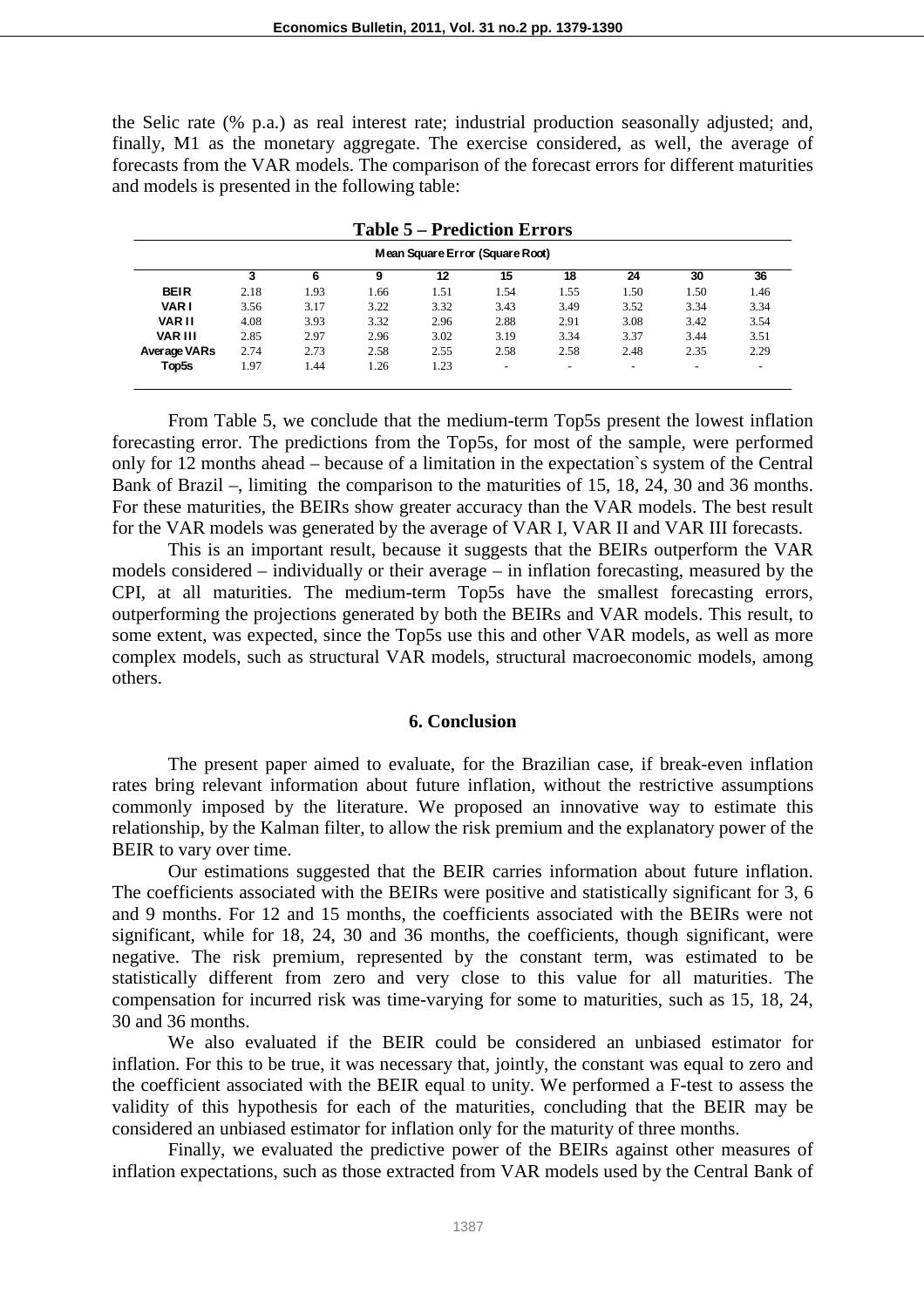Brazil and estimates from the Focus Survey Report's Top5s. Our estimates indicated that the forecasts generated from the BEIRs showed higher accuracy than those obtained from the VAR models. These projections, however, underperformed those from the Top5s.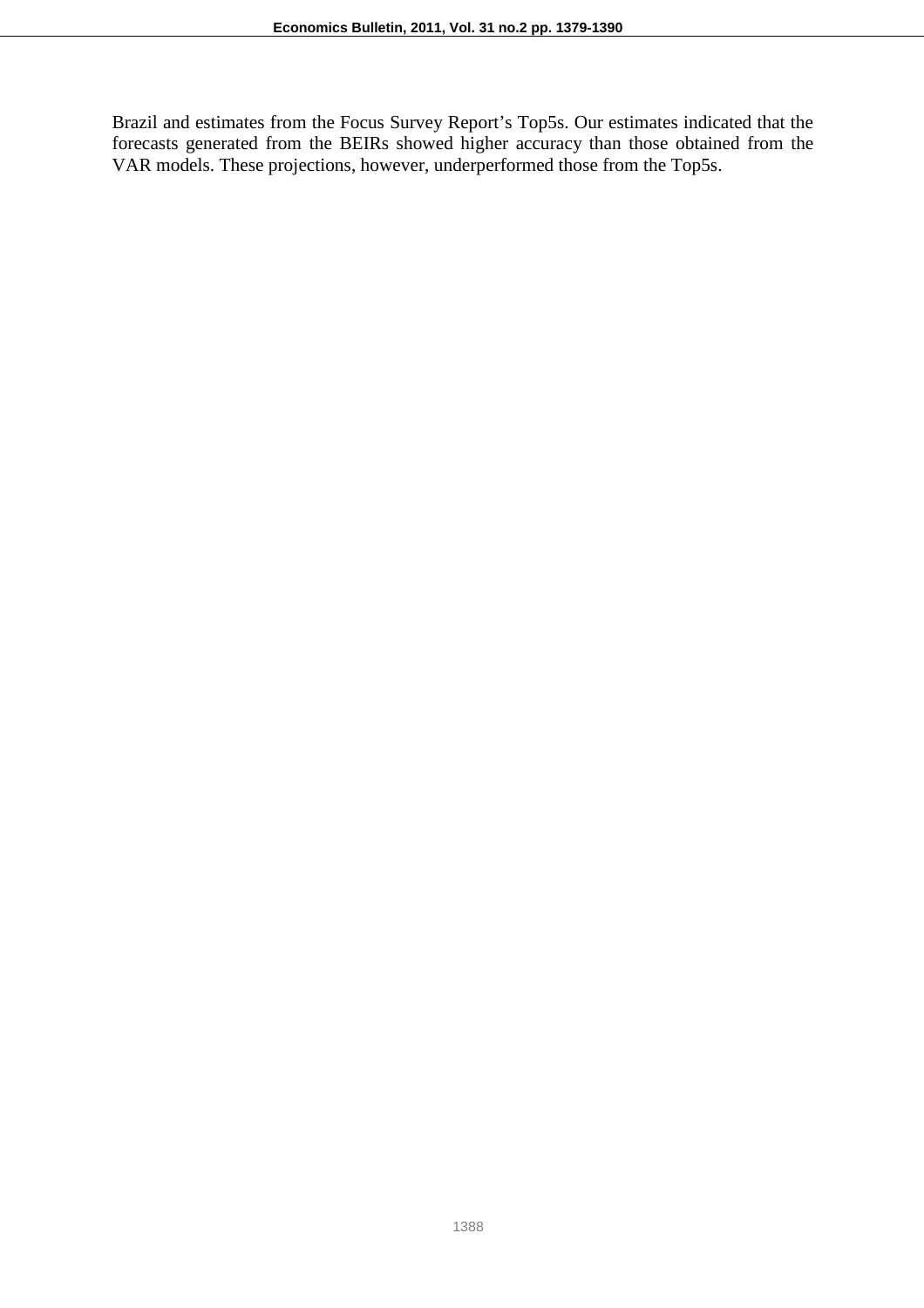# **References**

ANG, A.; BEKAERT, G.; Wei, M. (2007). Do Macro Variables, Asset Markets Forecast Inflation Better? **Journal of Monetary Economics**, 54, 1163–1212.

BARR, D.G.; CAMPBELL, J.Y. (1997). Inflation, real interest rates, and the bond market: a study of UK nominal and index-linked government bond prices. **Journal of Monetary Economics**, Vol. 39(3), p. 361-383.

BERNANKE, B. (2004). What policy makers can learn from asset prices. < http://www.federalreserve.gov/boarddocs/speeches/2004/20040415/default.htm >.

BREEDON, F. (1995). Bond prices and market expectations of inflation. **Bank of England**, Quarterly Bulletin, May, p. 160-165.

BURASCHI, A.; JILTSOV, A. (2005). Inflation Risk Premia and the Expectation Hypothesis, **Journal of Financial Economics**, 75, 429–490.

CALDEIRA, J. F. (2011). Estimação da Estrutura a Termo da Curva de Juros no Brasil Através de Modelos Paramétricos e Não- Paramétricos. **Análise Econômica**.

CAMPBELL, J.Y.; SHILLER, R.J. (1996). A Scorecard for Indexed Debt. **NBER Macroeconomics Annua**l, p. 155–197.

CHEN, R. R.; LIU, B.; CHENG, X. Inflation, Fisher Equation, and the Term Structure of Inflation Risk Premia: Theory and Evidence from TIPS. **Journal of Empirical Finance (forthcoming).** 

D'AMICO, S.; KIM, D. H.; WEI, M. (2006). Tips from TIPS: the informational content of Treasury Inflation-Protected Security Prices, **Working paper, Federal Reserve Board**.

DEACON, M.; ANDREWS, P. (1996). The use and value of index-linked bonds. **The Financier**, Vol. 3.

DURBIN, J.; KOOPMAN, S. (2001). **Time Series Analysis by State Space Methods**. Oxford, New York.

EMMONS, W.R. (2000). The information content of Treasury Inflation-Indexed Securities. **Federal Reserve Bank of St Louis**, Review, November/December, p. 25-37.

EVANS, M. (1998). Real Rates, Expected Inflation, and Inflation Risk Premia. **The Journal of Finance,** 53(1), 187–218.

GARCIA, J. A.; VAN RIXTEL, A. (2007). Inflation-linked bonds from a central bank perspective. **European Central Bank**, Occasional Paper Series, N. 62.

GRISHCHENKO, O.; HUANG, J. (2010). Inflation Risk Premium: Evidence from the TIPS market. **Working Paper**, <http://ssrn.com/abstract=1364254>.